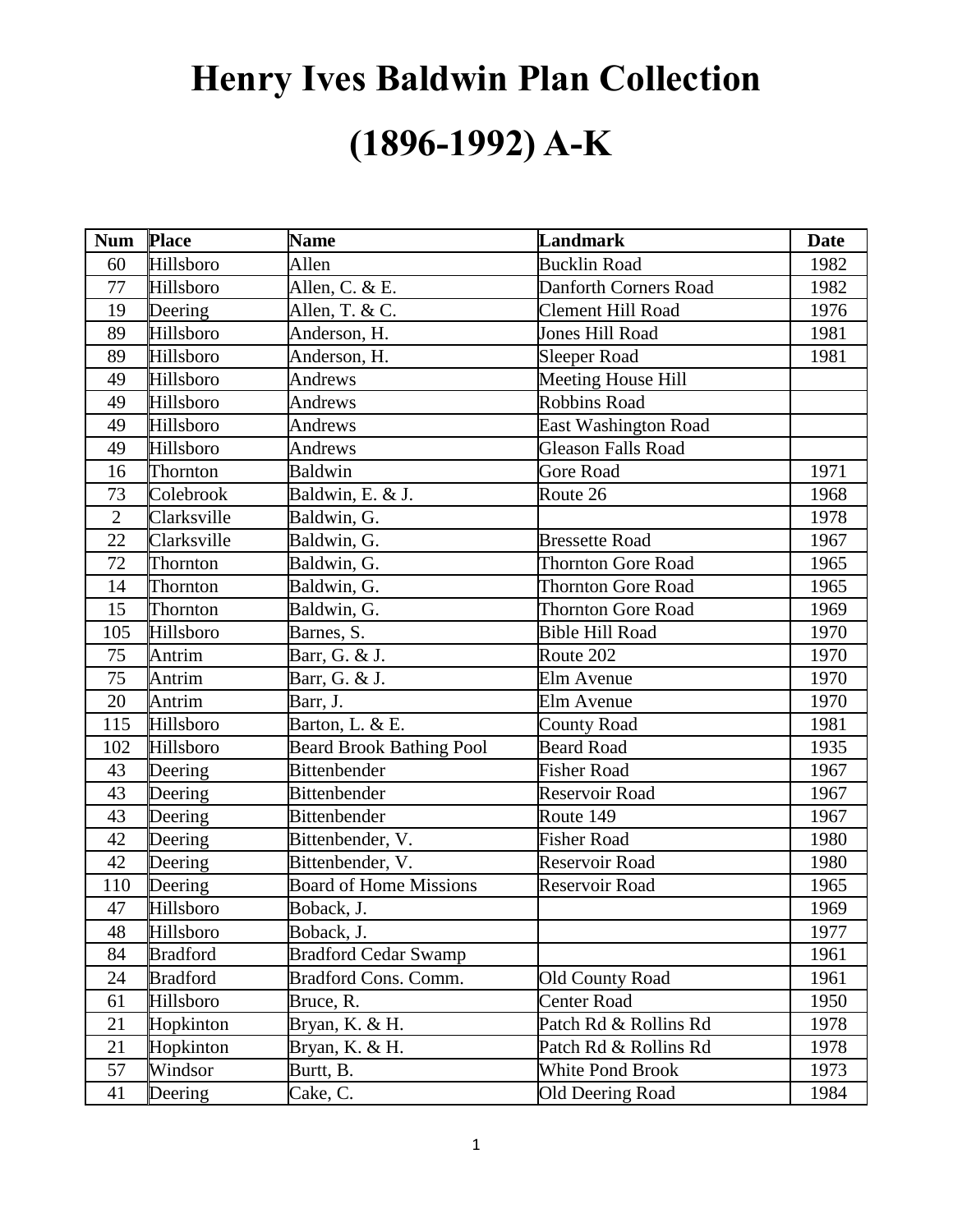### **Henry Ives Baldwin Plan Collection**

#### **(1896-1992) A-K**

| 41  | Deering      | Cake, C.                          | <b>East Deering Road</b>    | 1984 |
|-----|--------------|-----------------------------------|-----------------------------|------|
| 40  | Deering      | Cake, C. & C.                     | Old Deering Road            | 1984 |
| 40  | Deering      | Cake, C. & C.                     | <b>East Deering Road</b>    | 1984 |
| 17  | Carter Ledge |                                   | Mt. Chocorua                | 1959 |
| 18  | Henniker     | Colby, F.                         | Old Concord Road            | 1980 |
| 79  | Stewartstown |                                   | <b>Coleman State Park</b>   | 1960 |
| 70  | Hillsboro    | Cottrell, G. W.                   |                             | 1965 |
| 12  | Deering      | Crofoot, $\overline{J}$ .         | Old County Lane             | 1980 |
| 13  | Deering      | Crofoot, J. & M.                  | <b>Old County Lane</b>      | 1976 |
| 88  | Hillsboro    | Czajkowski, E. & Pratt            | <b>Colby Road</b>           | 1978 |
| 80  | Newbury      | Donigan                           | Lake Sunapee                | 1934 |
| 44  | Deering      | Driscoll, E.                      | Wood Road                   | 1975 |
| 31  | Hillsboro    | Duggan, L.                        | Route 202                   | 1970 |
| 54  | Deering      | Dutton, W. & M.                   | Route 149                   | 1972 |
| 54  | Deering      | Dutton, W. & M.                   | <b>Old County Road</b>      | 1972 |
| 53  | Deering      | Dutton, W. & M.                   | Dickey Hill Road            | 1972 |
| 53  | Deering      | Dutton, W. & M.                   | Old County Road             | 1972 |
| 54  | Deering      | Dutton, W. & M.                   | Dickey Hill Road            | 1972 |
| 53  | Deering      | Dutton, W. & M.                   | Route 149                   | 1972 |
| 11  | Deering      | Farrell                           | Route 149                   | 1972 |
| 85  | Hillsboro    | <b>Fox State Forest</b>           |                             | 1960 |
| 74  | Hillsboro    | Fox State Forest Vicinity         | Old Center Road             | 1954 |
| 74  | Hillsboro    | <b>Fox State Forest Vicinity</b>  | <b>Concord End Road</b>     | 1954 |
| 74  | Hillsboro    | Fox State Forest Vicinity         | <b>Center Road</b>          | 1954 |
| 79  | Hillsboro    | <b>Franklin Pierce State Park</b> |                             | 1960 |
| 106 | Hillsboro    | Gibson, R.                        | <b>East Washington Road</b> | 1965 |
| 106 | Hillsboro    | Gibson, R.                        | <b>Center Road</b>          | 1965 |
| 106 | Hillsboro    | Gibson, R.                        | Meeting House Hill          | 1965 |
| 8   | Hillsboro    | Gruenler, R. & G.                 | <b>County Road</b>          | 1958 |
| 62  | Hillsboro    | Hardy, J.                         | Lower Village Road          | 1975 |
| 82  | Hillsboro    | Harvey, H.                        | <b>Bible Hill Road</b>      | 1952 |
| 117 | Hillsboro    | Honeywell, R. & A.                |                             | 1946 |
| 92  | Hillsboro    | Judd, H., Jr                      | <b>Shedd Jones Road</b>     | 1973 |
| 93  | Hillsboro    | Judd, H., Jr                      | <b>Beard Road</b>           | 1973 |
| 98  | Hillsboro    | Judd, H., Jr                      | <b>Shedd Road</b>           | 1975 |
| 93  | Hillsboro    | Judd, H., Jr                      | <b>Shedd Jones Road</b>     | 1973 |
| 92  | Hillsboro    | Judd, H., Jr                      | <b>Beard Road</b>           | 1973 |
| 91  | Hillsboro    | Judd, H., Jr                      | <b>Beard Road</b>           | 1973 |
| 91  | Hillsboro    | Judd, H., Jr                      | <b>Shedd Jones Road</b>     | 1973 |
| 9   | Canterbury   | Kapala, C. & Kittredge            | Route 3B & Oak Hill Rd      | 1979 |